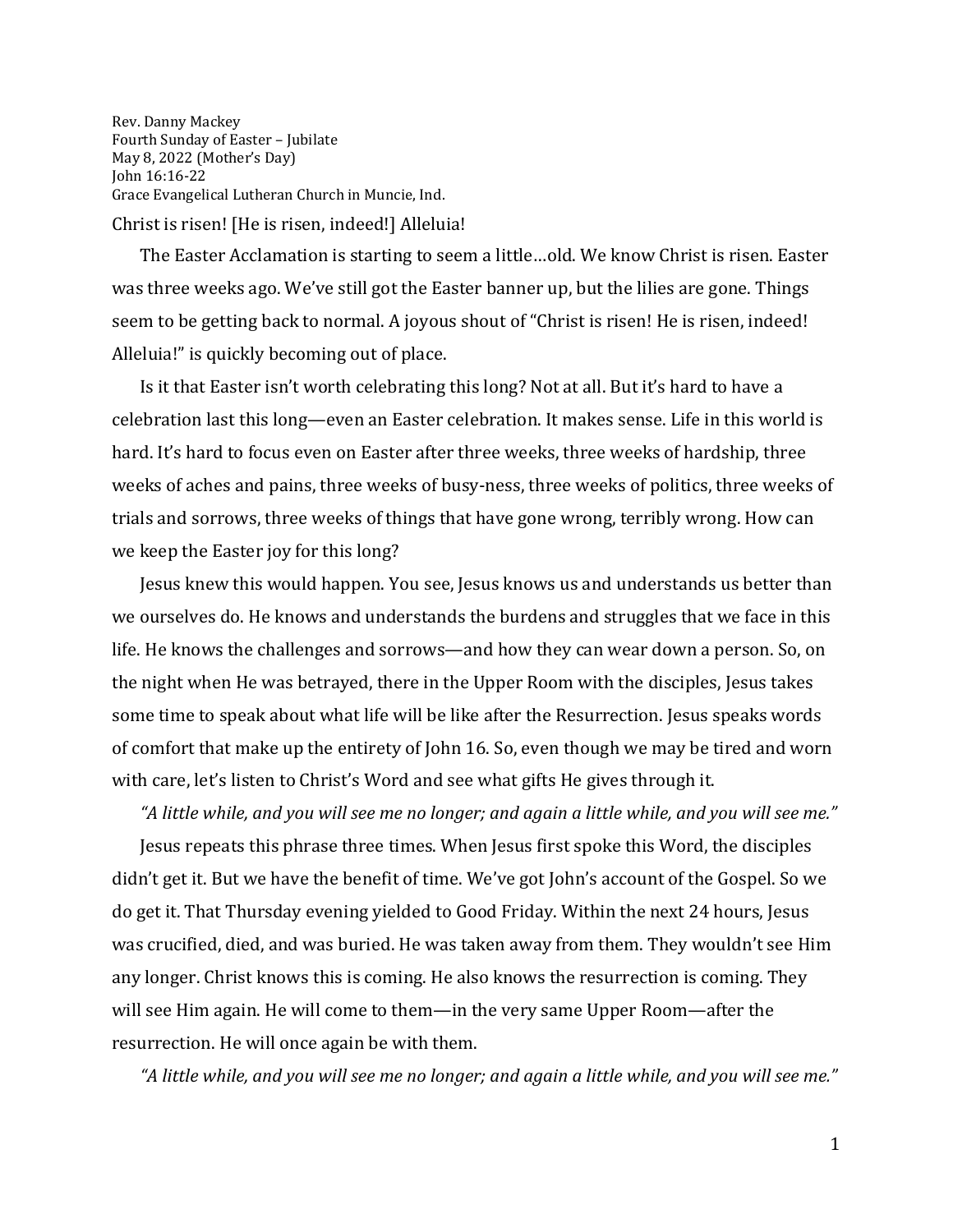Yet Jesus doesn't stay with them much longer. He only hangs out with the disciples for another 40 days after Easter. Then He ascends. And there is sorrow and wonderment trauma and ecstasy. But as the disciples learned from Christ's death and resurrection, this parting is only temporary. The One who's gone to the Father is preparing for them a home for all eternity.

*"A little while, and you will see me no longer; and again a little while, and you will see me."*

Jesus ascends and then, ten days later, sends His Holy Spirit upon them. They are filled. Joy and forgiveness and a promise of an eternal, blessed reunion in eternity is theirs. Their own possession and also their proclamation to the nations.

What we remember, what we know, dear friends, is that we here now are living in that same little while of the disciples. We know that the day shall come when we shall see Jesus, face to face. It will be either at our death or when He returns on the Last Day—whichever comes first. Either way, we shall see Him. So we live out our lives in this time of the little while. And we remember the same things the disciples remember. Christ died, but Christ rose. Just as He said. If He says that for a little while you won't see Him but then you will again. Well, it'll be just as He said. He's true to His Word. That's why we confess that we look forward to the resurrection of dead. That's why we pray, "Thy kingdom come." We know it's coming.

But that doesn't mean the little while we have here on earth won't be filled with difficulty. We have struggles, trials, and sorrows. Others cause some; we cause others. While we're still sinners in this sinful world, we will have sorrow. This is what Jesus says.

*"Truly, truly, I say to you, you will weep and lament, but the world will rejoice. You will be sorrowful, but your sorrow will turn into joy."*

This quickly happened for the disciples. They lamented Christ's betrayal, arrest, trial, torture, and crucifixion. But even that sorrow was turned to joy at our Lord's resurrection. That's the pattern. Christ turns sorrow to joy, just like He turned water into wine at Cana. And the disciples remembered this. Sorrow turned to joy is what they preached on Pentecost. Yet, in their work, in their lives, there was much sorrow. They were persecuted, stoned, and some even crucified. The world rejoiced as lions devoured the early Christians in the Coliseum. Crowds cheered as faithful men and women were hounded by the wicked. But always… always is the promise of joy. Joy to come. Joy that is theirs with Christ.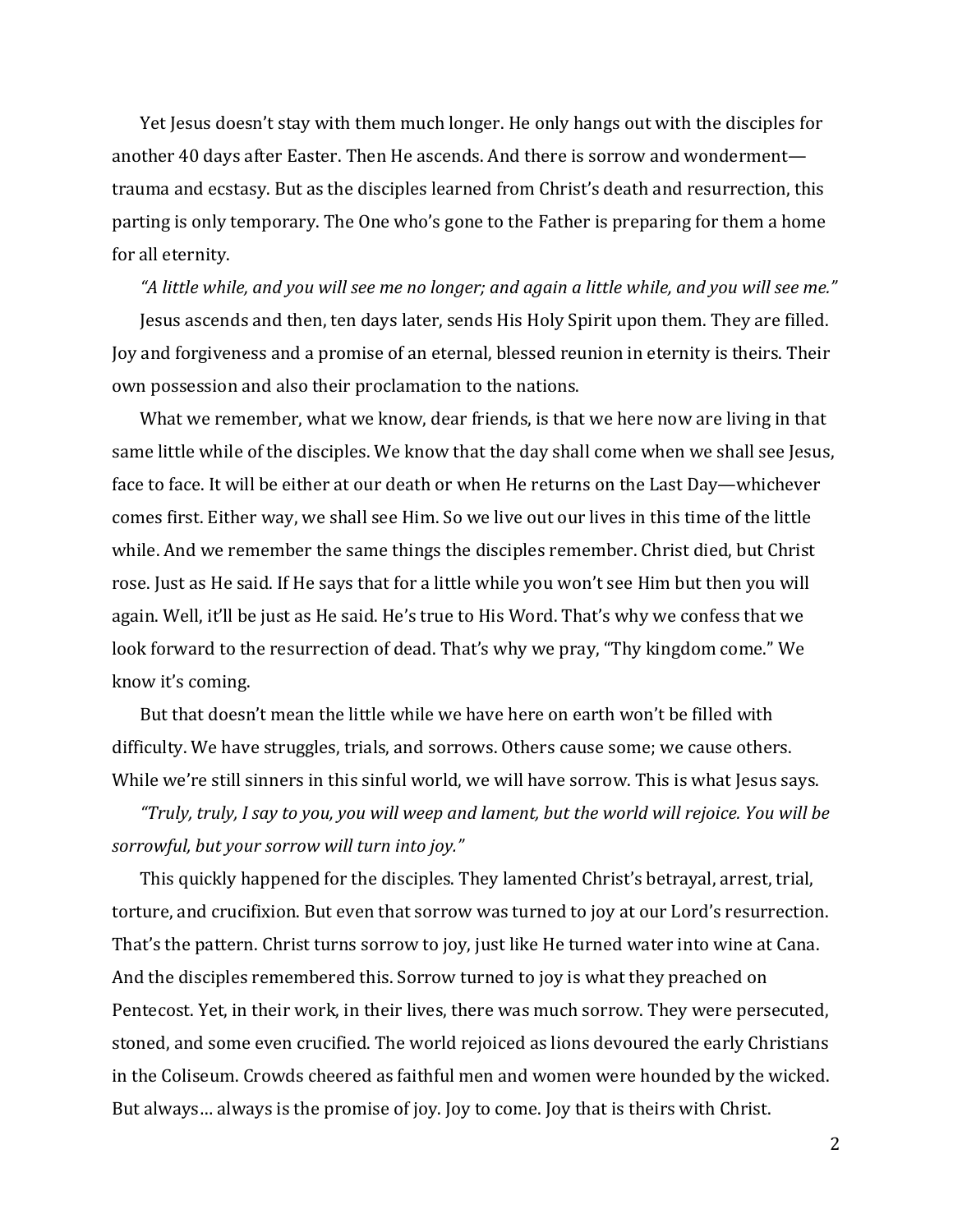We need to learn and remember what they remembered. God is true to His Word. Does the world around you rejoice as you suffer? Do people delight in making your life more difficult? Must you always be cautious of the next scam? Are there people who would rejoice to see you stumble? That's the way of the world. And when we look at that… it's easy to get down, to get overwhelmed, to get depressed. But we have that truth to remember. Something people can deny but not undo. Christ is risen! [He is risen, indeed!] Alleluia!

The sorrow of the crucifixion turns into the joy of the resurrection. That's how Christ works. He doesn't abandon us. He never forsakes us. Rather, we can know and be sure that our sorrows will turn to joy. That whatever it is in this life will indeed pass. Our sorrows, though they try, will not overwhelm us. All of them shall, in God's good time and pleasure all of them shall yield and go away at the return of our Lord.

*"When a woman is giving birth, she has sorrow because her hour has come, but when she has delivered the baby, she no longer remembers the anguish, for joy that a human being has been born into the world. So also you have sorrow now, but I will see you again, and your hearts will rejoice, and no one will take your joy from you."*

Again our Lord gives another example to learn from. Sorrow turned into joy. Childbirth is a mighty, painful thing. It's one of women's superpowers. Something a man clearly can't do. Yet women go through it. And then they have the joy of their children. And what joy it is! Jesus, He who knows all things, says this. And every mother I've asked has confirmed this simple yet profound fact. Sorrow is turned to joy. God sees us through trials and into joy and happiness.

We experience sorrow in our lives. There are bad days. There are going to be times when the world rejoices at your suffering. It happens. Jesus says it will happen. So don't believe people who say it won't. Don't listen to the false preachers and liars who claim that all the joy in the world can be yours right now and forever—and if you don't that it's somehow your fault, like you don't believe enough, don't love God enough, aren't Christian enough. That's bunk. This world's joy is hollow and vacant and fades away. That's what the Preacher means when he writes, "Vanity of vanities! All is vanity!" That's because this world is full of sin—and anyone who tries to convince you that you can avoid sorrow and pain is actually trying to sell you on the joys of sin. That isn't our joy. Our joy is that which